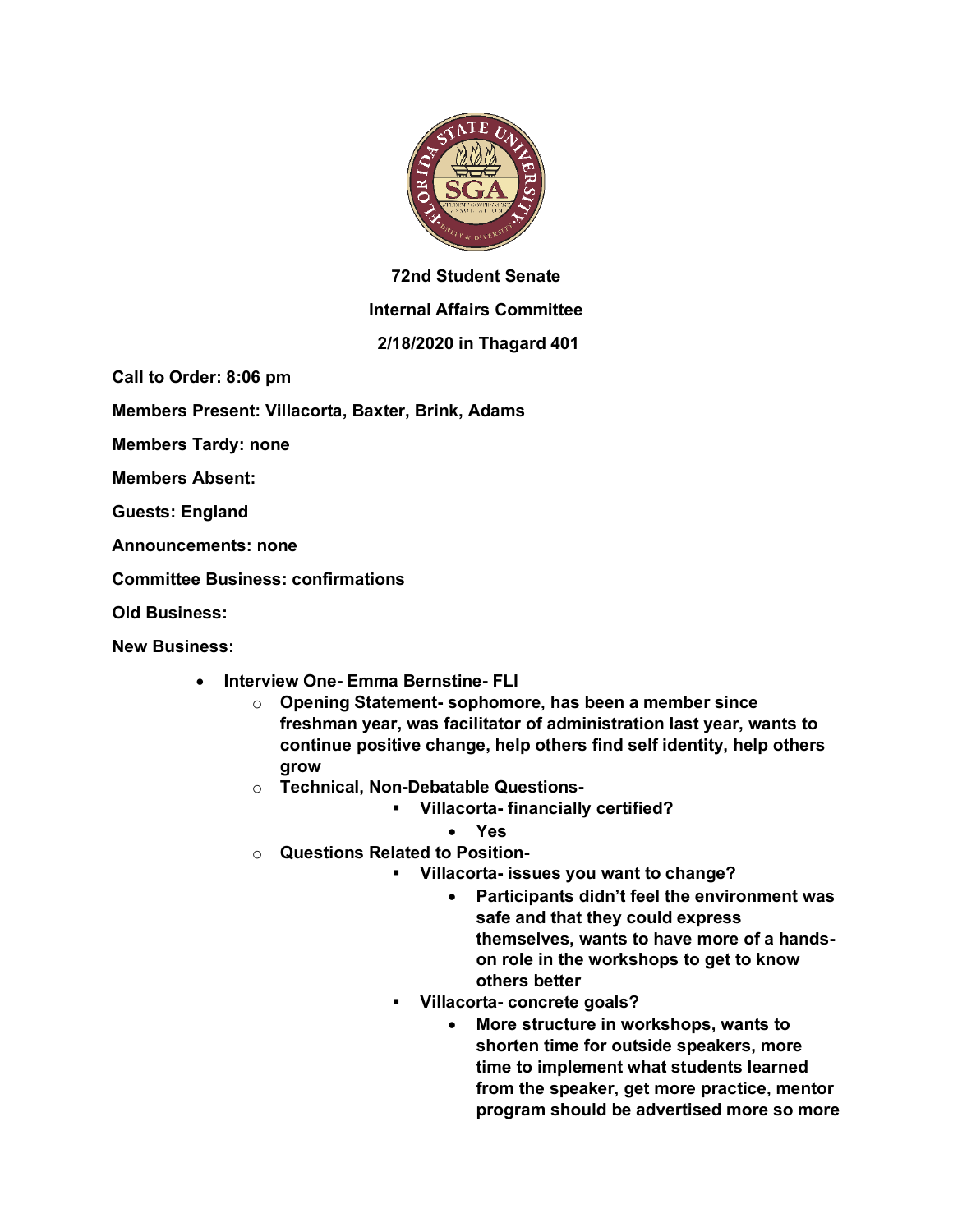**mentors can be found that want to be involved**

- o **Questions of Character-**
	- § **Villacorta- how do you handle conflict?**
		- **Sitting people down and talking things out, ensuring a safe environment for participants and building a strong relationship between peers**
- o **Other Questions-**
	- § **England- favorite part of FLI?**
		- **Diversity and inclusion workshop**
- o **Closing- has seen program from both sides as a participant and executive board member, wants the participants to have the resources to create change**
- o **Deliberations**
	- o Roundtable
- § **Call to Question**
	- o **Villacorta**
	- o **Blackthorne seconds**
- o **Voting Results**
	- o **Yes- (4) Adams, Brink, Blackthorne, Villacorta**
	- o **No- (0)**
	- o **Abs.- (0)**
- **Interview Two- Alex Tharp- CPE Director**
	- o **Opening Statement- was assistant director last semester, maintained social media and outreach methods, CPE has undergone a resurgence, all decisions are made by consensus**
	- o **Technical, Non-Debatable Questions-**
		- § **Villacorta- fin cert**
			- **Yes**
	- o **Questions Related to Position-**
		- § **Villacorta- goals**
			- **Attendance has increased a lot, wants to create a well-oiled machine of promotion and hosting classes, has made things to ensure CPE board is more efficient**
		- § **Brink- how has AD position prepared you for Director?**
			- **AD did many of the jobs of the board previously**
	- o **Questions of Character- none**
	- o **Other Questions- none**
	- o **Closing- excited to continue work of CPE**
	- o **Deliberations**
		- o Roundtable